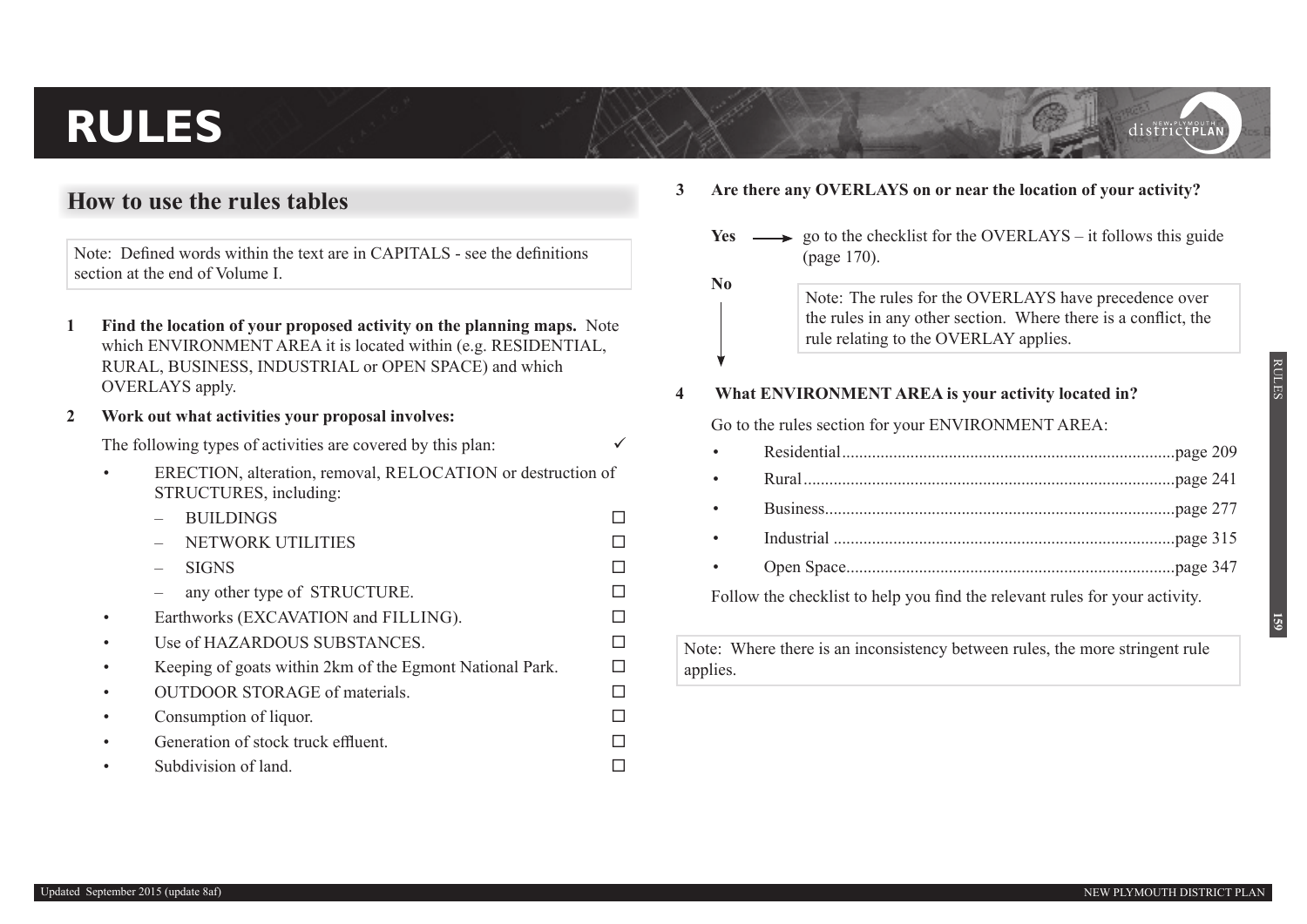#### **5 Work out if you require a resource consent.**

Once you have worked out which rules are relevant, you can work out whether you need a resource consent. The District Plan includes different rules matrices depending on the activity status that you trigger.



RULES

**160**

Sometimes referred to as "restricted discretionary". In some cases for **land use and subdivision consents, the COUNCIL has restricted the exercise of its discretion** to those matters listed in the relevant "Assessment Criteria" or "Matters to be considered" column. This means that in deciding whether to grant or refuse a land use consent, the COUNCIL can consider only those matters. There are also fully discretionary activities for land use consents. Refer to the relevant rule matrix to determine the relevant activity status.

Where a resource consent is granted, the COUNCIL may only place conditions that relate to the matters in the relevant "Assessment Criteria" or "Matters to be considered" column for a restricted discretionary activity. If the activity also includes a parameter that meets the standards and terms for a controlled activity, conditions as stated in the "matters over which control is reserved" for that parameter may also be included.

Subdivision consents remain fully discretionary unless otherwise specified.

Note: Where there are no relevant parameters, the activity is permitted.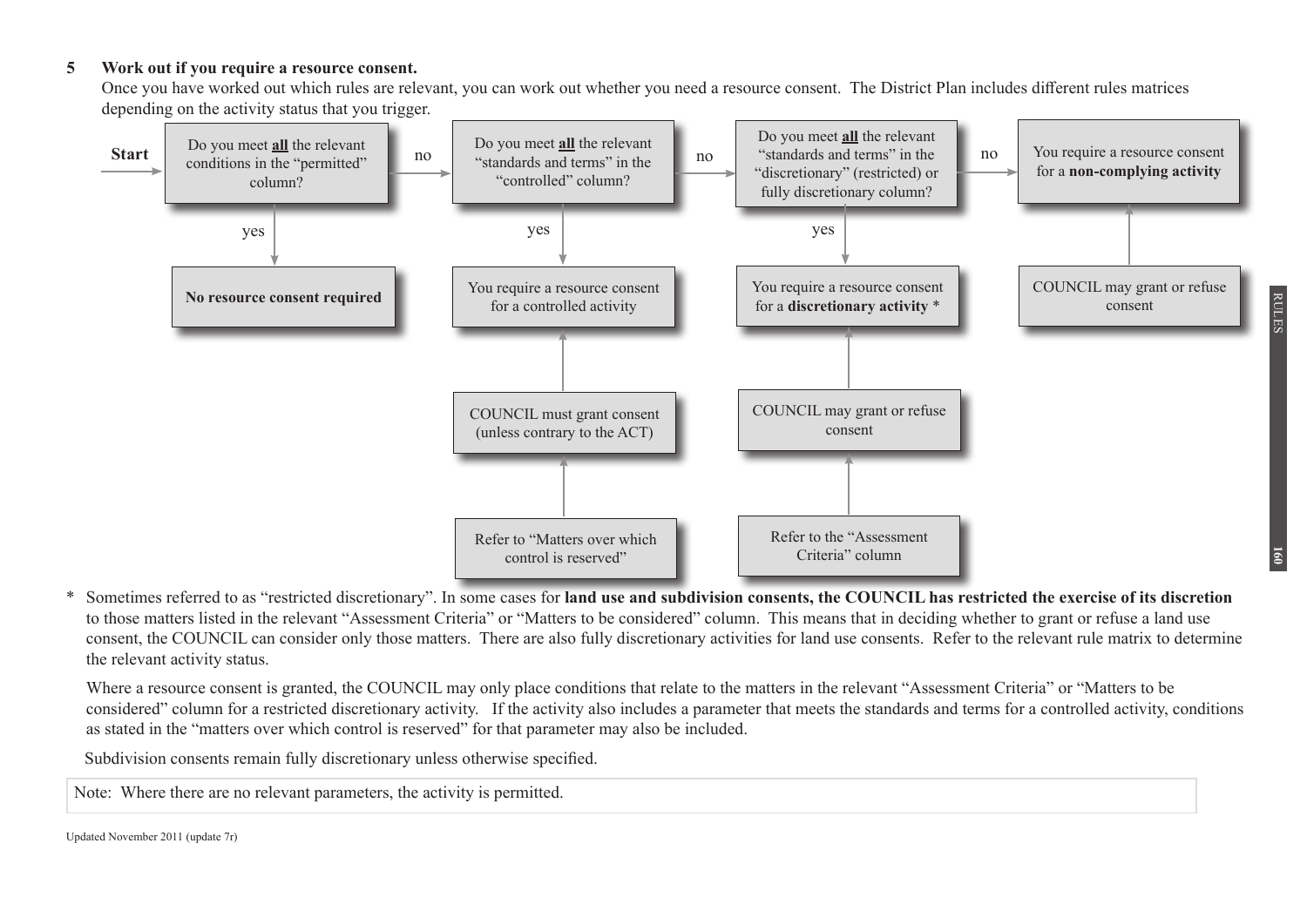- **6** If you need a resource consent go to the implementation section (page 381). This tells you:
	- What the different types of resource consents are and how they are treated.
	- How to apply for a resource consent and what information you need to supply with your application.
	- How consent applications are processed.
	- What happens if your application crosses the boundary with another council.
- **7** The cross-reference matrix at the end of each rules section provides a link between the objectives, policies and rules.

Note: Regardless of whether a consent is required for your activity under this District Plan, permission may be required from other agencies – refer to the "Role of Other Agencies" section of this plan (pages 8-11).

## **How to read the rules tables**

The following illustration, with fictitious examples, shows you how to read one of the tables. Note that there are variations of this table so they need to be read carefully.

| Rule                  | <b>Standards &amp; Terms</b> |                             | <b>Matters over which</b> |                                                                                                                                  |                                           |                                                    |
|-----------------------|------------------------------|-----------------------------|---------------------------|----------------------------------------------------------------------------------------------------------------------------------|-------------------------------------------|----------------------------------------------------|
| No.                   | <b>Parameter</b>             | <b>Conditions Permitted</b> | <b>Controlled</b>         | <b>Discretionary</b>                                                                                                             | control is reserved                       | <b>Assessment Criteria</b>                         |
|                       | <b>FLOWER POLICY AREA</b>    |                             |                           |                                                                                                                                  |                                           |                                                    |
|                       | <b>Growing of hamsters</b>   |                             |                           |                                                                                                                                  |                                           |                                                    |
|                       |                              | n/a                         | n/a                       | under all<br>circumstances                                                                                                       | n/a                                       | 1) visual impact<br>2) impact on flowers           |
| <b>Erecting poles</b> |                              |                             |                           |                                                                                                                                  |                                           |                                                    |
| $\overline{2}$        | maximum height               | 400m                        | 500m                      | does not meet<br>the conditions<br>for a permitted<br>activity nor<br>the standards<br>and terms for<br>a controlled<br>activity | 1) colour<br>2) type of materials<br>used | 1) impact on landscape<br>2) likelihood of falling |
|                       | <b>Keeping wolves</b>        |                             |                           |                                                                                                                                  |                                           |                                                    |
| 3                     |                              | n/a                         | n/a                       | n/a                                                                                                                              | n/a                                       | n/a                                                |

RULES

**161**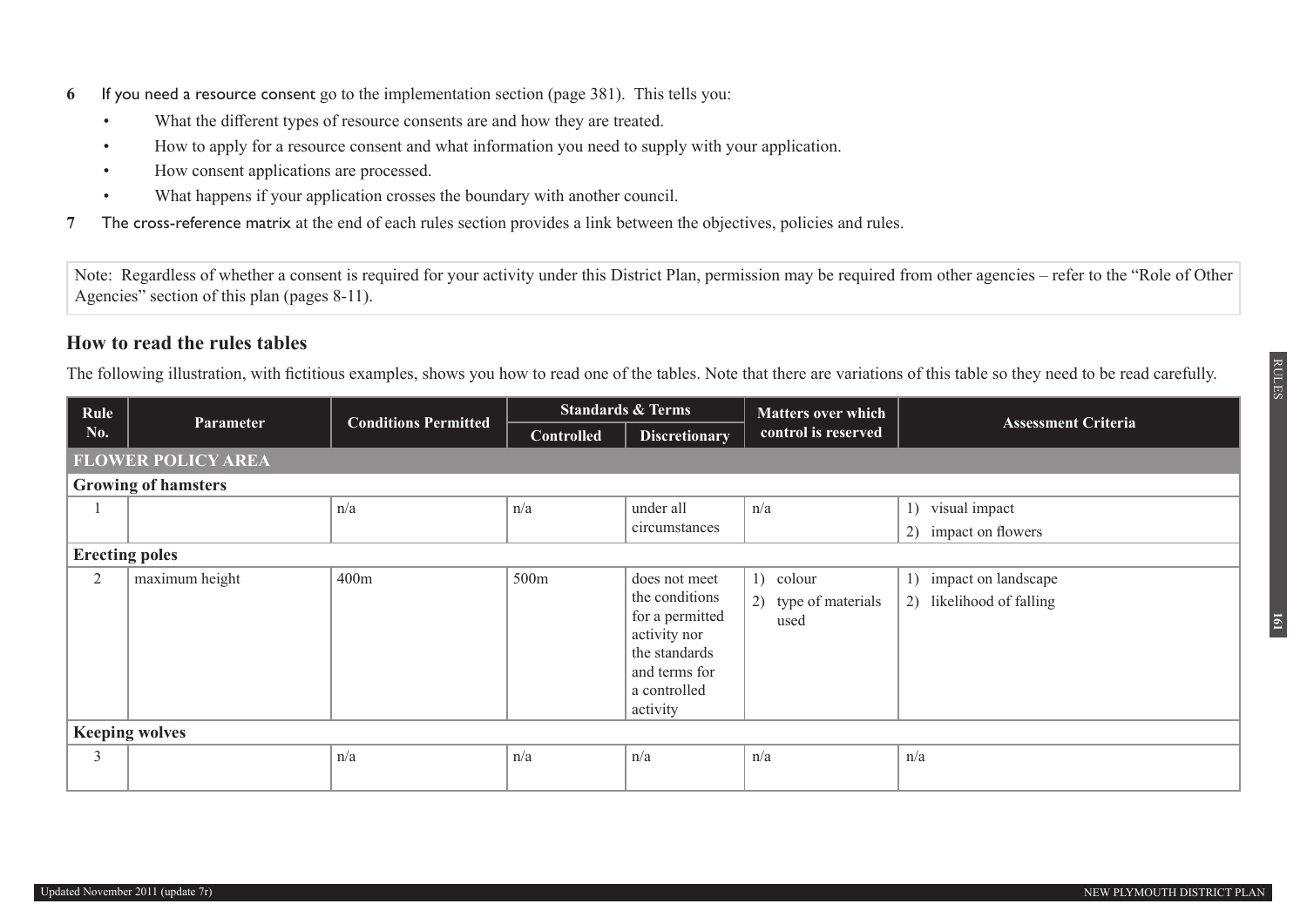| Rule:                                                  | The rule number is used for reference purposes.                                                                                                                                                                                                                                         |
|--------------------------------------------------------|-----------------------------------------------------------------------------------------------------------------------------------------------------------------------------------------------------------------------------------------------------------------------------------------|
| Parameter:                                             | The parameter describes the principal matter the rule<br>is addressing (e.g. HEIGHT) or qualifies an activity to<br>certain circumstances (e.g. to wthin 20m of a FAULT<br>LINE).                                                                                                       |
| <b>Conditions Permitted:</b>                           | Gives the conditions that an activity must meet to be<br>permitted.<br>n/a means the activity is not treated as permitted under<br>any circumstances.                                                                                                                                   |
| Standards and terms<br>Controlled:                     | Gives the standards and terms that an activity must meet<br>to be treated as a controlled activity.<br>n/a means the activity is not treated as a controlled<br>activity under any circumstances.                                                                                       |
| Standards and terms<br>Discretionary:                  | Gives the standards and terms that an activity must meet<br>to be treated as a discretionary activity.<br>n/a means the activity is not treated as a discretionary<br>activity under any circumstances.<br>The District Plan includes restricted and fully<br>discretionary activities. |
| Matters over which<br>control is received:             | Things the COUNCIL may place conditions on a consent<br>for a controlled activity.                                                                                                                                                                                                      |
| Assessment Criteria or<br>Matters to be<br>considered: | The matters the COUNCIL will use to help it decide<br>whether to grant or refuse an application for a<br>discretionary activity.                                                                                                                                                        |

## **FLOWER POLICY AREA**

Refers to a map OVERLAY.

### **Growing of hamsters**

Refers to a particular activity.

In the above fictitious table, the rules would read as follows:

- Rule 1: The growing of hamsters (activity) in the flower policy area (planning map overlay) is a discretionary activity under all circumstances (standards and terms – discretionary). When considering whether to grant or refuse the application, the COUNCIL will consider the impacts of the activity on the visual environment and the flowers (assessment criteria) in the policy area.
- Rule 2: The ERECTION of poles (activity) is permitted to a maximum HEIGHT of 400m (conditions – permitted).

The ERECTION of poles (activity) to a HEIGHT greater than 400m but not greater than 500m is a controlled activity (standards and terms – controlled). The matters the COUNCIL may place conditions on are colour and type of materials used (control/discretion).

The ERECTION of poles (activity) to a HEIGHT greater than 500m is a discretionary activity (standards and terms – discretionary). When considering whether to grant or refuse the application, the COUNCIL will consider the impacts of the activity on the landscape and whether the pole is likely to fall down (assessment criteria).

Rule 3: Keeping wolves (activity) is a non-complying activity  $(n/a)$  appears in all columns - there are no circumstances under which it would be permitted, controlled or discretionary). Because it is a non-complying activity, there is no control reserved or assessment criteria given.

**162**

RULES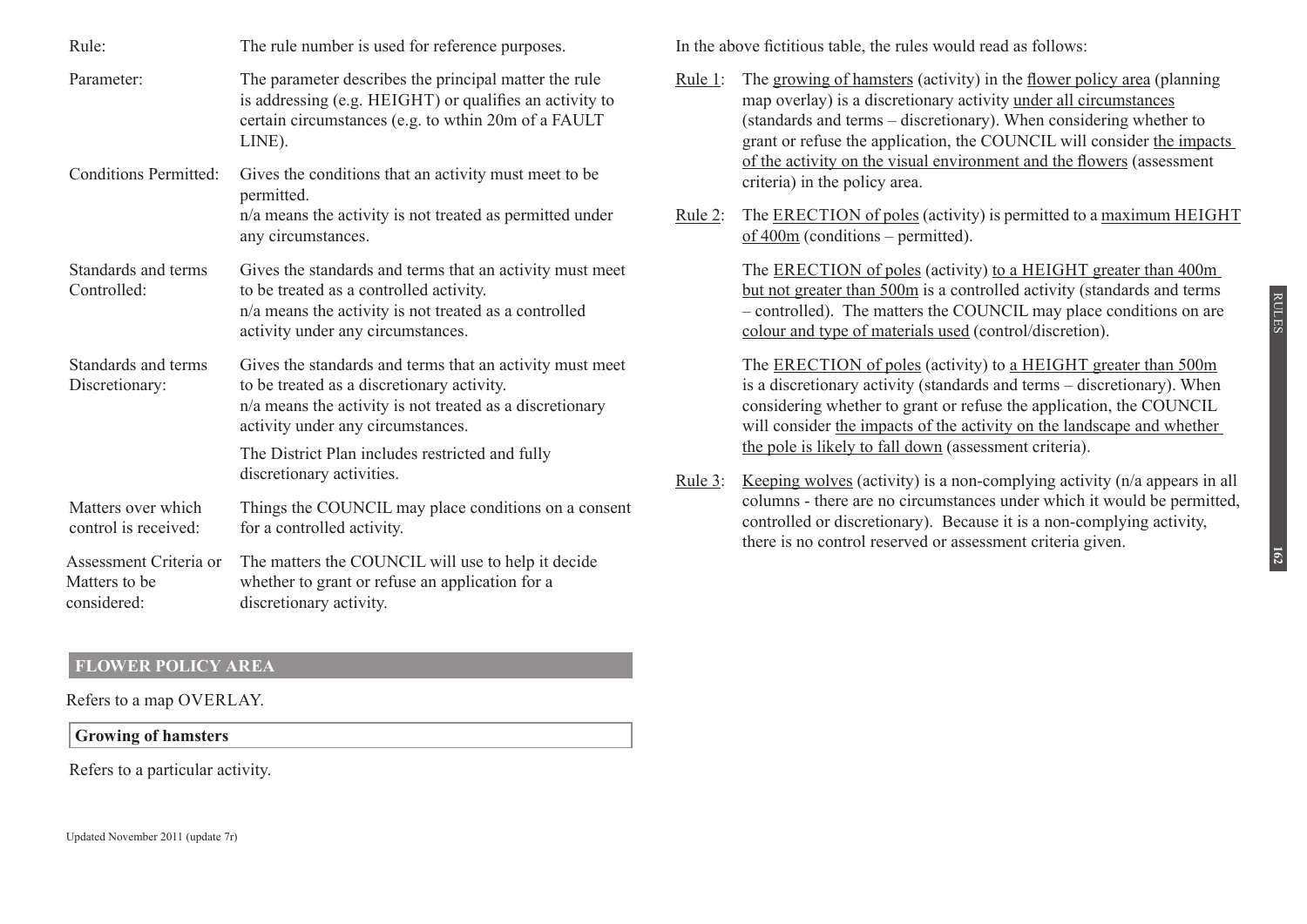# **Cross reference matrix: activities to OVERLAYS**

|                                                                         |                    | <b>ACTIVITIES</b>              |        |                       |              |                                    |                   |                           |                         |                    |            |             |                 |                  |
|-------------------------------------------------------------------------|--------------------|--------------------------------|--------|-----------------------|--------------|------------------------------------|-------------------|---------------------------|-------------------------|--------------------|------------|-------------|-----------------|------------------|
|                                                                         |                    |                                |        | <b>STRUCTURES</b>     |              |                                    |                   |                           |                         |                    |            |             |                 |                  |
|                                                                         | ALL<br>STRUCTURES* | <b>BUILDINGS</b>               | Fences | NETWORK<br>FACILITIES | <b>ROADS</b> | <b>VEHICLE</b><br>ACCESS<br>POINTS | Emission of noise | EXCAVATION and<br>FILLING | HAZARDOUS<br>SUBSTANCES | OUTDOOR<br>STORAGE | Vegetation | Subdivision | Stormwater      |                  |
| AIRPORT FLIGHT PATH SURFACES                                            | $1-4$              |                                |        |                       |              |                                    |                   |                           |                         |                    | $1 - 4$    |             |                 |                  |
| Airport noise control boundaries                                        |                    | $5 - 6$                        |        |                       |              |                                    | 9                 |                           |                         |                    |            |             |                 |                  |
| <b>COASTAL HAZARD AREA</b>                                              | 11                 | 10                             |        |                       |              |                                    |                   | 11                        | 12                      |                    | 11         | 13,14       |                 |                  |
| <b>COASTAL POLICY AREA</b>                                              | 17                 | 16                             |        |                       | 15           |                                    |                   | 17                        |                         |                    | 17         | 18,19       |                 |                  |
| DEFINED RETAIL FRONTAGE                                                 |                    | $21 - 22$                      |        |                       |              | 20                                 |                   |                           |                         |                    |            |             |                 |                  |
| Designations                                                            |                    |                                |        |                       |              |                                    |                   |                           |                         |                    |            |             |                 | <b>RULES</b>     |
| <b>FAULT LINES</b>                                                      |                    | 24                             |        | 23                    |              |                                    |                   |                           | $25 - 26$               |                    |            | 27          |                 |                  |
| Flood hazard area                                                       | 28                 | 29                             |        |                       |              |                                    |                   | $30 - 31$                 | 32                      |                    |            | 33          |                 |                  |
| Future Urban Development                                                | 33A-33D            | $33A-33D$                      |        |                       |              |                                    |                   |                           | 33E                     |                    |            | 33F         |                 |                  |
| Heritage BUILDINGS and items                                            |                    | 34-37                          |        |                       |              |                                    |                   |                           |                         |                    |            | 39          |                 |                  |
| High voltage transmission LINES                                         |                    | 40                             |        |                       |              |                                    |                   |                           |                         |                    |            |             |                 |                  |
| <b>INDICATIVE ROADS</b>                                                 | 41                 |                                |        |                       |              |                                    |                   |                           |                         |                    |            | 42          |                 |                  |
| New Plymouth entrance corridors                                         |                    |                                |        |                       |              |                                    |                   |                           |                         |                    |            |             |                 |                  |
| <b>NOTABLE TREES</b>                                                    | 43                 | 43                             |        |                       |              |                                    |                   | 44-46                     |                         | 47                 | $48 - 51$  | 52          |                 |                  |
| <b>OUTSTANDING LANDSCAPES</b>                                           |                    |                                |        |                       |              |                                    |                   |                           |                         |                    |            |             |                 |                  |
| Pipelines (gas and PETROLEUM)                                           |                    |                                |        |                       |              |                                    |                   |                           |                         |                    |            |             |                 |                  |
| PORT NOISE control boundaries                                           |                    | 53-54                          |        |                       |              |                                    | 55                |                           |                         |                    |            |             |                 | $\overline{163}$ |
| Preferred esplanade reserves and strips                                 |                    |                                |        |                       |              |                                    |                   |                           |                         |                    |            | 56          |                 |                  |
| PRIORITY WATERBODIES                                                    |                    |                                |        |                       |              |                                    |                   |                           |                         |                    |            | 57-58       |                 |                  |
| REGIONALLY SIGNIFICANT LANDSCAPES                                       |                    |                                |        |                       |              |                                    |                   |                           |                         |                    |            |             |                 |                  |
| SIGNIFICANT COASTAL AREAS                                               |                    |                                |        |                       |              |                                    |                   |                           |                         |                    |            |             |                 |                  |
| SIGNIFICANT NATURAL AREAS                                               |                    |                                |        |                       |              |                                    |                   |                           |                         |                    |            | 59          |                 |                  |
| <b>Structure Plans</b>                                                  |                    | 60A, 60D 60A, 60D,<br>60F, 60G |        |                       |              | 60C, 60E,<br>60F                   |                   |                           |                         |                    |            | 60A, 60D    | 60 <sub>B</sub> |                  |
| <b>URBAN VIEWSHAFTS</b>                                                 | 60-79              |                                |        |                       |              |                                    |                   |                           |                         |                    |            |             |                 |                  |
| VOLCANIC HAZARD AREA                                                    |                    |                                |        |                       |              |                                    |                   |                           | 80                      |                    |            |             |                 |                  |
| WAAHI TAONGA/SITES OF SIGNIFICANCE TO<br>MAORI and ARCHAEOLOGICAL SITES | 81-83              |                                | 84     |                       |              |                                    |                   | 85                        |                         |                    | 85         | 87          |                 |                  |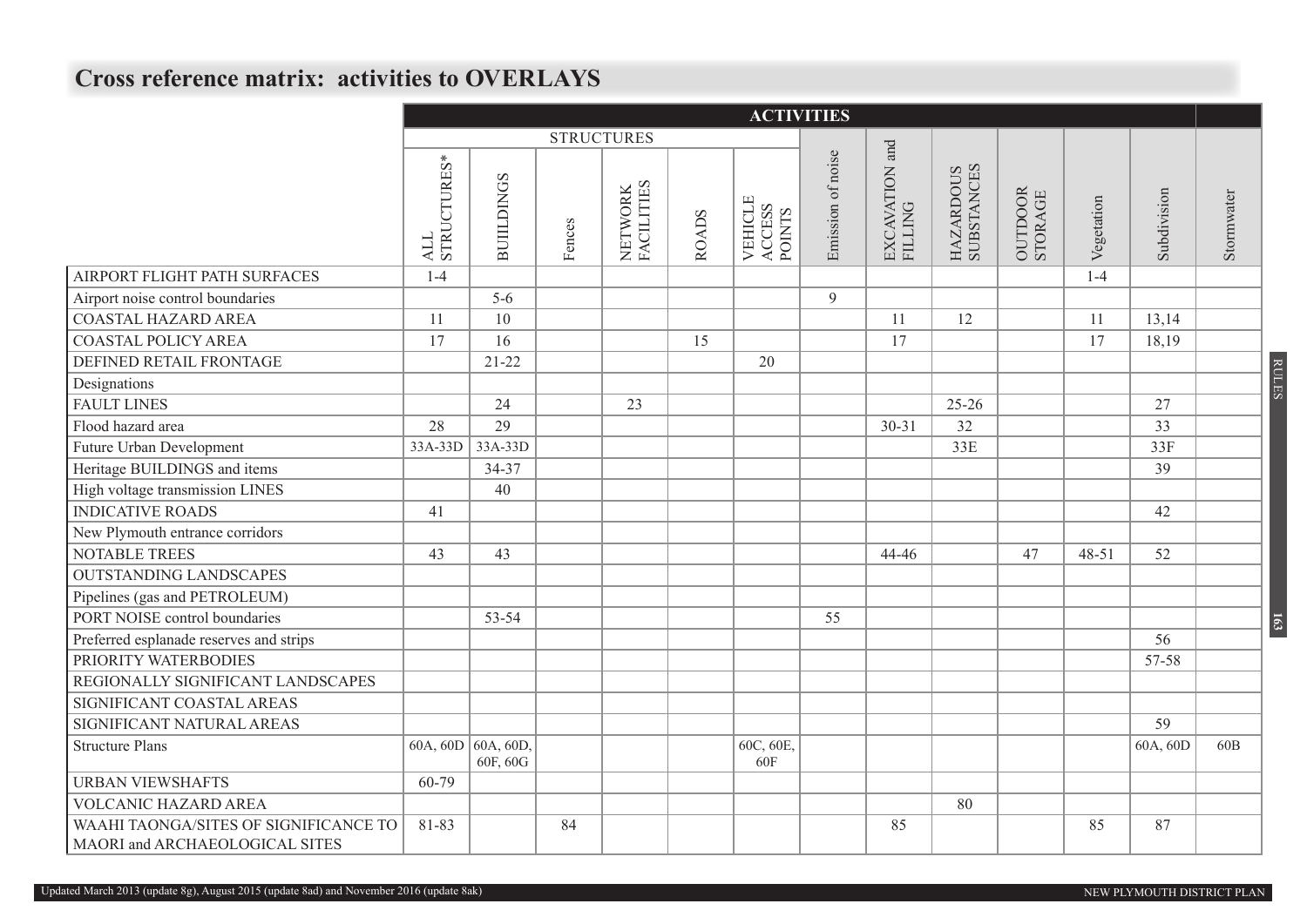# **Cross reference matrix: rules relative to ENVIRONMENT AREAS**

| <b>Activity and Parameter</b>                                                 | <b>Residential</b> | Rural        | <b>Business</b> | <b>Industrial</b> | <b>Open Space</b> |
|-------------------------------------------------------------------------------|--------------------|--------------|-----------------|-------------------|-------------------|
|                                                                               | Rule No's          | Rule No's    | Rule No's       | <b>Rule No's</b>  | <b>Rule No's</b>  |
| <b>STRUCTURES</b>                                                             |                    |              |                 |                   |                   |
| <b>ERECTION of STRUCTURES</b>                                                 |                    |              |                 |                   |                   |
| Within railway level crossing sightline distances                             | $1 - 3$            | $1 - 3$      | $1 - 3$         | $1 - 3$           | $1 - 3$           |
| Close to a rural WATERCOURSE                                                  |                    | 4,5          |                 |                   |                   |
| Adjacent to a Future Urban Development OVERLAY                                |                    | 5A-5C        |                 |                   |                   |
| <b>ERECTION of STRUCTURES other than BUILDINGS</b>                            |                    |              |                 |                   |                   |
| Maximum HEIGHT                                                                | $\overline{4}$     | 6            | $5 - 7$         | $4 - 7$           | $5-6$             |
| <b>STRUCTURES - BUILDINGS</b>                                                 |                    |              |                 |                   |                   |
| <b>ERECTION of BUILDINGS</b>                                                  |                    |              |                 |                   |                   |
| Relative to the Huatoki Stream within the New Plymouth CBD                    |                    |              | 8               |                   | $\tau$            |
| Daylighting                                                                   | 5,6                | 7,8          | $9 - 10$        |                   | 8                 |
| Maximum HEIGHT                                                                | 7                  | 9,10         | $11 - 14$       | $8 - 12$          | $9 - 10$          |
| Maximum continuous length                                                     | 8                  |              |                 |                   |                   |
| Maximum number of HABITABLE BUILDINGS                                         |                    | $11,12a-12b$ |                 |                   |                   |
| Maximum number of HABITABLE BUILDINGS where access is via a RIGHT OF WAY      | 9                  |              |                 |                   |                   |
| Maximum COVERAGE of the SITE                                                  | $10-13$            | 13           | 15              |                   | $11 - 14$         |
| Maximum area of the SITE covered by non-HABITABLE BUILDINGS                   |                    | 14           |                 |                   |                   |
| Maximum COVERAGE of the FRONT YARD                                            | 14,15              |              | 16              |                   |                   |
| Minimum setback from the ROAD BOUNDARY                                        |                    | 16           |                 | $13 - 15$         | 15                |
| Minimum setback from SIDE BOUNDARIES                                          | 16                 | 17,18        | 17              | 16,17             | 16                |
| Minimum setback of a HABITABLE BUILDING from a high voltage transmission LINE | 17                 | 19           | 18              | 18                | 17                |
| Minimum setback from intensive pig farming operations                         |                    | $20 - 27$    |                 |                   |                   |
| Minimum setback from intensive chicken farming operations                     |                    | 28-31        |                 |                   |                   |
| Requirement for landscaping                                                   |                    |              | $19 - 20$       | $19-20$           |                   |
| Requirement for financial contributions - DWELLING HOUSE                      | 18                 | 32           | 21              | 21                | 18                |
| <b>RELOCATION of BUILDINGS</b>                                                |                    |              |                 |                   |                   |
| <b>RELOCATION</b>                                                             | 19                 | 33           | 23              |                   | 19                |
| <b>ERECTION or use of BUILDINGS for NOISE SENSITIVE ACTIVITIES</b>            |                    |              |                 |                   |                   |
| Requirement for sound attenuation                                             |                    |              | 22              | 22                |                   |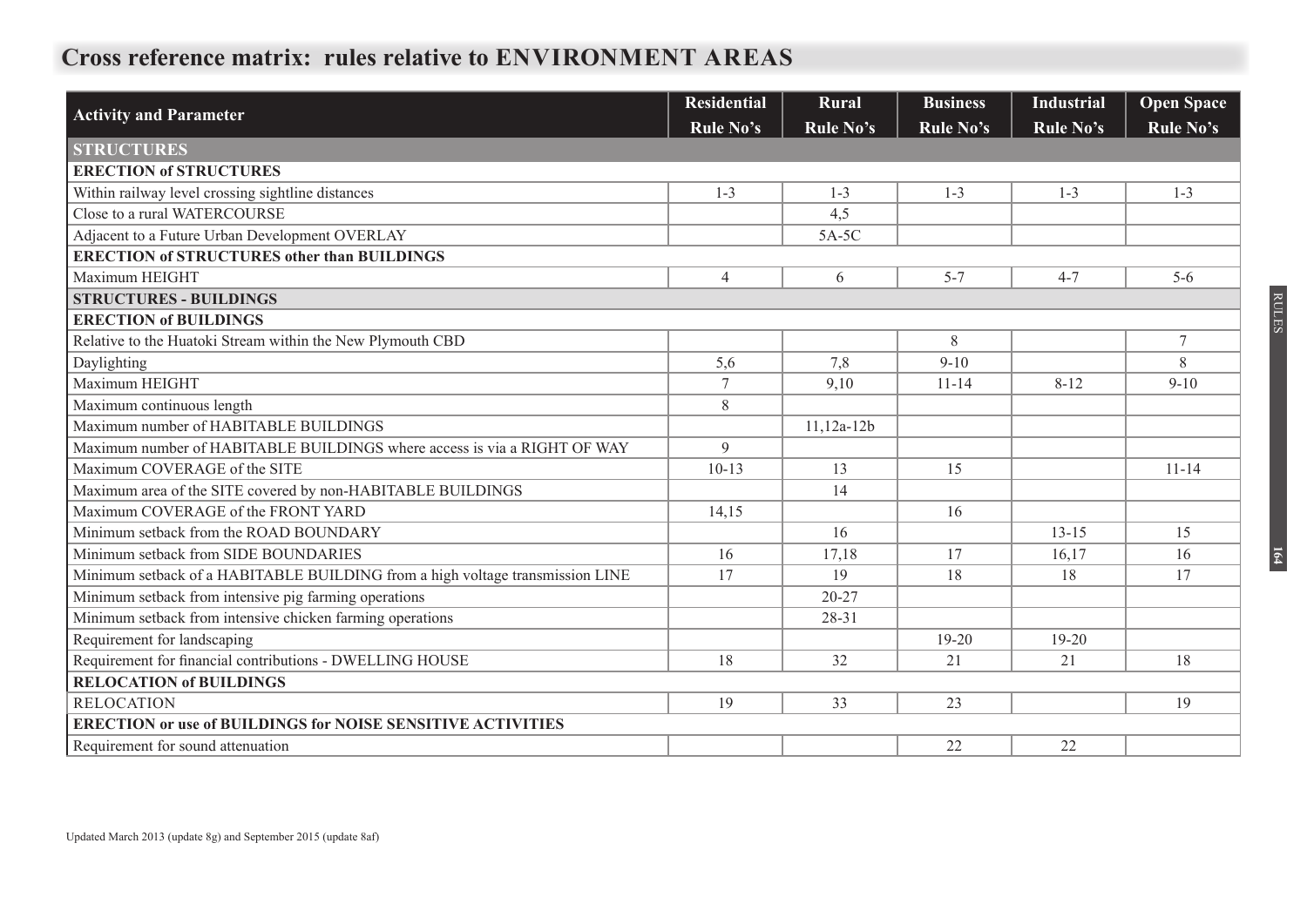|                                                                              | <b>Residential</b> | Rural     | <b>Business</b> | <b>Industrial</b> | <b>Open Space</b> |
|------------------------------------------------------------------------------|--------------------|-----------|-----------------|-------------------|-------------------|
| <b>Activity and Parameter</b>                                                | <b>Rule No's</b>   | Rule No's | Rule No's       | <b>Rule No's</b>  | Rule No's         |
| <b>STRUCTURES - NETWORK UTILITIES</b>                                        |                    |           |                 |                   |                   |
| Installation and operation of LINES, transformers etc                        |                    |           |                 |                   |                   |
| Maximum electric field strength                                              | 20                 | 34        | 24              | 23                | 20                |
| Maximum magnetic flux density                                                | 21                 | 35        | 25              | 24                | 21                |
| <b>Installation and operation of COMMUNICATIONS FACILITIES</b>               |                    |           |                 |                   |                   |
| Maximum field strength                                                       | 22                 | 36        | 26              | 25                | 22                |
| <b>ERECTION of SUBSTATIONS AND SWITCHING STATIONS</b>                        |                    |           |                 |                   |                   |
| Landscaping requirements                                                     | 23                 | 37        | 27              | 26                | 23                |
| <b>STRUCTURES - SIGNS</b>                                                    |                    |           |                 |                   |                   |
| <b>ERECTION of OFFICIAL SIGNS</b>                                            |                    |           |                 |                   |                   |
| <b>ERECTION</b>                                                              | 24                 | 38        | 28              | 27                | 24                |
| <b>ERECTION of ADVERTISING SIGNS, where clearly visible from any ROAD</b>    |                    |           |                 |                   |                   |
| Location and content of SIGN                                                 | 25                 | 39-41     | 29              | 28                | 25                |
| Appearance                                                                   | 26                 | 42        | 30              | 29                | 26                |
| Illumination                                                                 | 27                 | 43        | 31              | 30                | 27                |
| Minimum lettering size                                                       | 28,29              | 44,45     | 32,33           | 31,32             | 28,29             |
| Movement of SIGN                                                             | 30                 | 46        | 34              | 33                | 30                |
| Removal of TEMPORARY SIGNS                                                   | 31                 | 47        | 35              | 34                | 31                |
| <b>ERECTION OF ADVERTISING SIGNS - freestanding or attached to BUILDINGS</b> |                    |           |                 |                   |                   |
| Location                                                                     | 32                 | 48        | 36              | 35                | 32                |
| Maximum area                                                                 | 33,34              | 49-51     | 37-41           | 36,37             | 33-37             |
| Maximum HEIGHT                                                               | 35,36              | 52        | 42-44           | 38-40             | 38                |
| Projection over ROAD BOUNDARY                                                | 37                 | 53        | 45              | 41                | 39                |
| <b>ERECTION of ADVERTISING SIGNS - FOOTPATH SIGNS</b>                        |                    |           |                 |                   |                   |
| Location                                                                     | 38                 | 54        | 46              | 42                | 40                |
| Number                                                                       | 39                 | 55        | 47              | 43                | 41                |
| <b>HEIGHT</b>                                                                | 40,41              | 56,57     | 48,49           | 44,45             | 42,43             |
| Width                                                                        | 42,43              | 58,59     | 50,51           | 46,47             | 44,45             |

RULES

**165**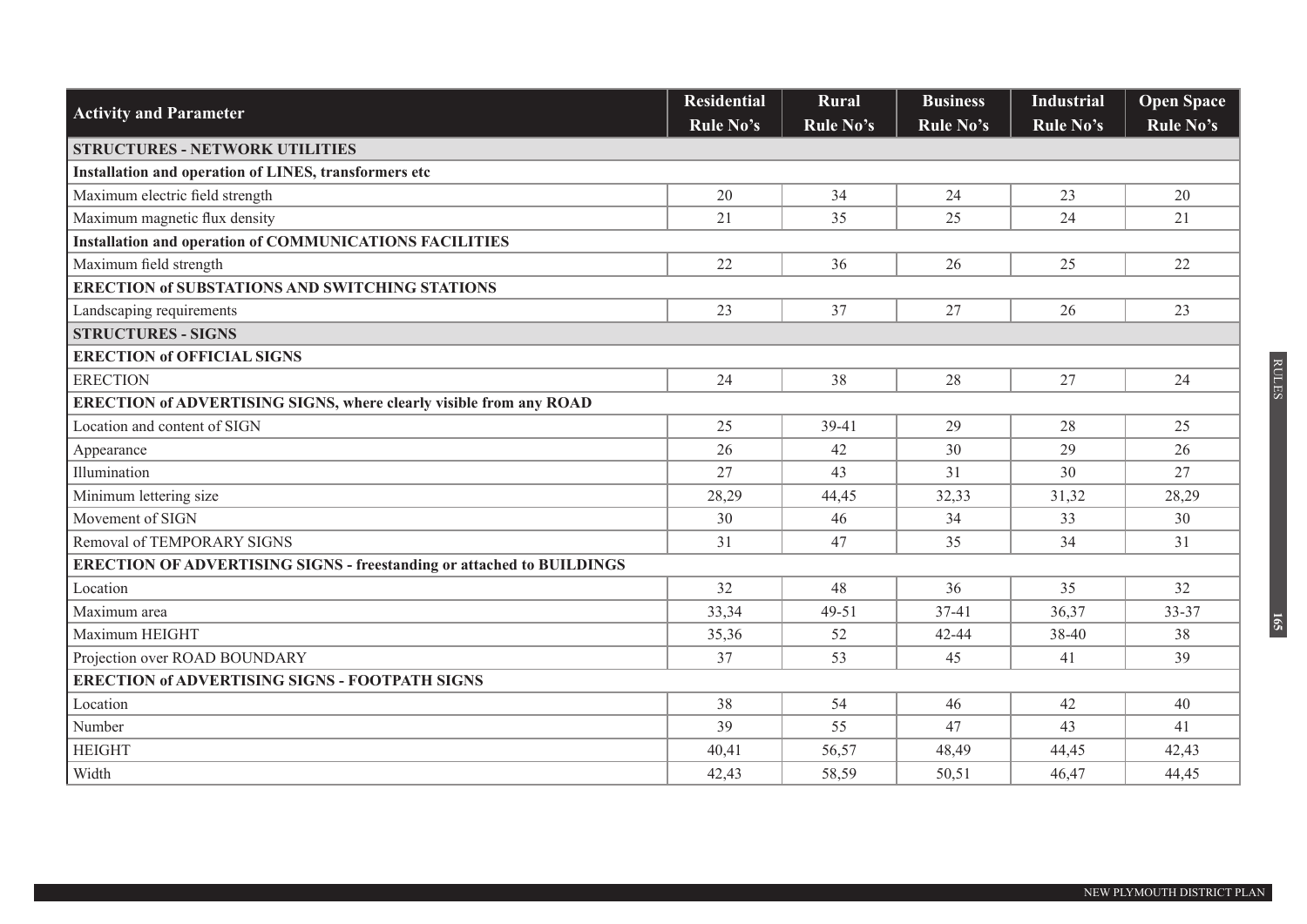|                                                                                                                                                | <b>Residential</b> | <b>Rural</b> | <b>Business</b> | <b>Industrial</b> | <b>Open Space</b> |
|------------------------------------------------------------------------------------------------------------------------------------------------|--------------------|--------------|-----------------|-------------------|-------------------|
| <b>Activity and Parameter</b>                                                                                                                  | Rule No's          | Rule No's    | Rule No's       | Rule No's         | Rule No's         |
| <b>EARTHWORKS</b>                                                                                                                              |                    |              |                 |                   |                   |
| <b>EXCAVATION and FILLING</b>                                                                                                                  |                    |              |                 |                   |                   |
| On/relative to sloping land                                                                                                                    | 44-46              |              | 52-54           | $48 - 50$         | 46-48             |
| Close to a rural WATERCOURSE                                                                                                                   |                    | $60 - 61$    |                 |                   |                   |
| Maximum quantity                                                                                                                               | 47                 | 62           | 58              |                   | 52                |
| Reinstatement of earthworks                                                                                                                    | 48                 | 63           | 59              | 51                | 53                |
| Composition of FILL                                                                                                                            | 49                 | 64           | 60              | 52                | 54                |
| <b>USE OF HAZARDOUS SUBSTANCES</b>                                                                                                             |                    |              |                 |                   |                   |
| <b>Establishment of HAZARDOUS FACILITIES</b>                                                                                                   |                    |              |                 |                   |                   |
| <b>EFFECTS RATIO</b>                                                                                                                           | 50                 | 65-69        | 61,62           | 53-64             | 55,56             |
| <b>KEEPING OF GOATS</b>                                                                                                                        |                    |              |                 |                   |                   |
| Keeping goats within 2km within the boundary of Egmont National Park                                                                           |                    |              |                 |                   |                   |
| Containment                                                                                                                                    |                    | 70           |                 |                   |                   |
| Identification                                                                                                                                 |                    | 71           |                 |                   |                   |
| <b>OUTDOOR STORAGE</b>                                                                                                                         |                    |              |                 |                   |                   |
| <b>OUTDOOR STORAGE of items</b>                                                                                                                |                    |              |                 |                   |                   |
| Landscaping requirements                                                                                                                       | 51,52              | 72, 72a      | 64              | 65                | 58                |
| <b>CONSUMPTION OF LIQUOR</b>                                                                                                                   |                    |              |                 |                   |                   |
| Use of a SITE for the on-SITE consumption of liquor where a licence is required under the Sale of Liquor Act 1989 (excluding TEMPORARY EVENTS) |                    |              |                 |                   |                   |
| Consumption of Liquor                                                                                                                          | 53                 | 73           | 65-67           | 66,67             | 59-60             |
| <b>STOCK TRUCK EFFLUENT</b>                                                                                                                    |                    |              |                 |                   |                   |
| <b>Generation of stock truck effluent</b>                                                                                                      |                    |              |                 |                   |                   |
| Requirement for receiving facilities                                                                                                           |                    | 74           |                 | 68                |                   |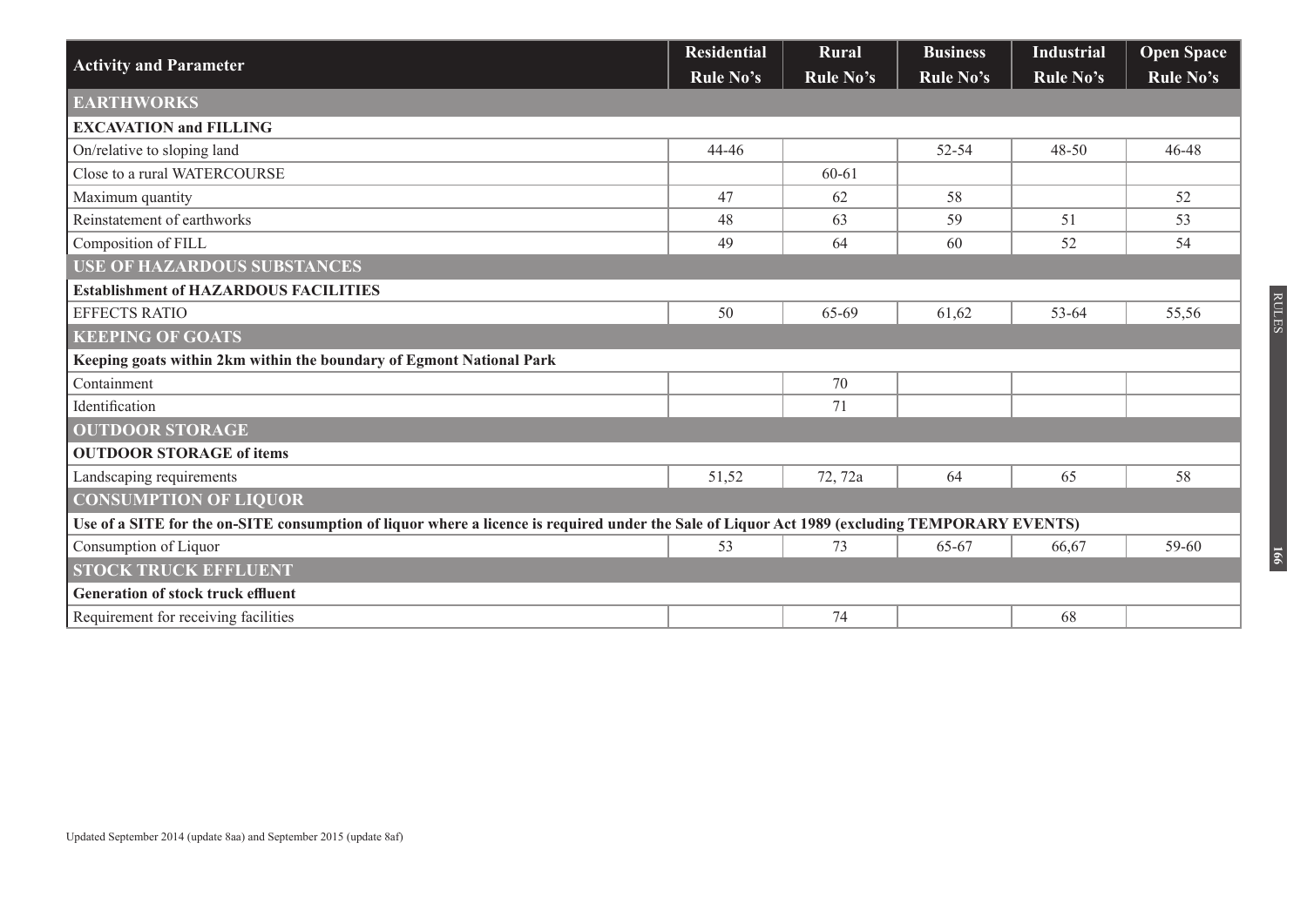| <b>Activity and Parameter</b>                                                                                                                                                                        | <b>Residential</b><br><b>Rule No's</b> | Rural<br>Rule No's | <b>Business</b><br>Rule No's | <b>Industrial</b><br>Rule No's | <b>Open Space</b><br>Rule No's |
|------------------------------------------------------------------------------------------------------------------------------------------------------------------------------------------------------|----------------------------------------|--------------------|------------------------------|--------------------------------|--------------------------------|
| <b>VEGETATION</b>                                                                                                                                                                                    |                                        |                    |                              |                                |                                |
| <b>Planting</b>                                                                                                                                                                                      |                                        |                    |                              |                                |                                |
| Use of land for SHELTER BELTS and PLANTATION FORESTRY                                                                                                                                                |                                        | 75                 |                              |                                |                                |
| <b>SUBDIVISION</b>                                                                                                                                                                                   |                                        |                    |                              |                                |                                |
| <b>Subdivision of land</b>                                                                                                                                                                           |                                        |                    |                              |                                |                                |
| Of an ALLOTMENT that requires access via a RIGHT OF WAY                                                                                                                                              | 54                                     |                    | 70                           | 69                             | 63                             |
| Minimum ALLOTMENT size and maximum number of ALLOTMENTS                                                                                                                                              | 55-58                                  | 77, 78-78a         | 71-72                        | 70                             | 64,65                          |
| Requirement to provide access                                                                                                                                                                        | 59-60                                  | 79-80              | 73-74                        | 71-72                          | 66-67                          |
| Requirement for services                                                                                                                                                                             | 61                                     | 81                 | 75                           | 73                             | 68                             |
| Requirement for a BUILDING platform                                                                                                                                                                  | 62                                     | 82                 | 76                           | 74                             | 69                             |
| Requirement for existing BUILDINGS to meet standards                                                                                                                                                 | 63                                     | 83                 | 77                           | 75                             | 70                             |
| Requirement for financial contributions                                                                                                                                                              | 64                                     | 84                 | 78                           | 76                             | 71                             |
| <b>LIGHT</b>                                                                                                                                                                                         |                                        |                    |                              |                                |                                |
| <b>Emission of light (excluding TEMPORARY EVENTS)</b>                                                                                                                                                |                                        |                    |                              |                                |                                |
| <b>Standards</b>                                                                                                                                                                                     | 65-67                                  | 85-87              | 79-81                        | 77-79                          | 72-74                          |
| <b>NOISE</b>                                                                                                                                                                                         |                                        |                    |                              |                                |                                |
| <b>Emission of noise</b>                                                                                                                                                                             |                                        |                    |                              |                                |                                |
| <b>Standards</b>                                                                                                                                                                                     | 68-72                                  | 88-92              | 82-85                        | 80-83                          | 75-78                          |
| <b>TRAFFIC AND TRANSPORT</b>                                                                                                                                                                         |                                        |                    |                              |                                |                                |
| Requirement to provide VEHICLE ACCESS POINTS, on-SITE parking for MEDIUM SERVICE VEHICLES or larger, loading and standing areas, and on-SITE<br>manoeuvring and queuing (excluding TEMPORARY EVENTS) |                                        |                    |                              |                                |                                |
| Note: If parking is provided, then the design of it is required to meet the dimension requirements.                                                                                                  |                                        |                    |                              |                                |                                |
| <b>VEHICLE ACCESS POINT</b>                                                                                                                                                                          | 73                                     | 93                 | 86                           | 84                             | 79                             |
| Parking                                                                                                                                                                                              | 74                                     | 94                 | 87                           | 85                             | 80                             |
| <b>LOADING AND STANDING SPACE</b>                                                                                                                                                                    | 75                                     | 95                 | 88                           | 86                             | 81                             |
| <b>DRIVEWAY</b>                                                                                                                                                                                      | 76                                     | 96                 | 89                           | 87                             | 82                             |
| On-SITE MANOEUVRING SPACE                                                                                                                                                                            | 77                                     | 97                 | 90                           | 88                             | 83                             |
| On-SITE QUEUING SPACE                                                                                                                                                                                | 78                                     | 98                 | 91                           | 89                             | 84                             |
| Landscaping requirements                                                                                                                                                                             | 79,80                                  | 99,100             | 92-94                        | 90,91                          | 85,86                          |